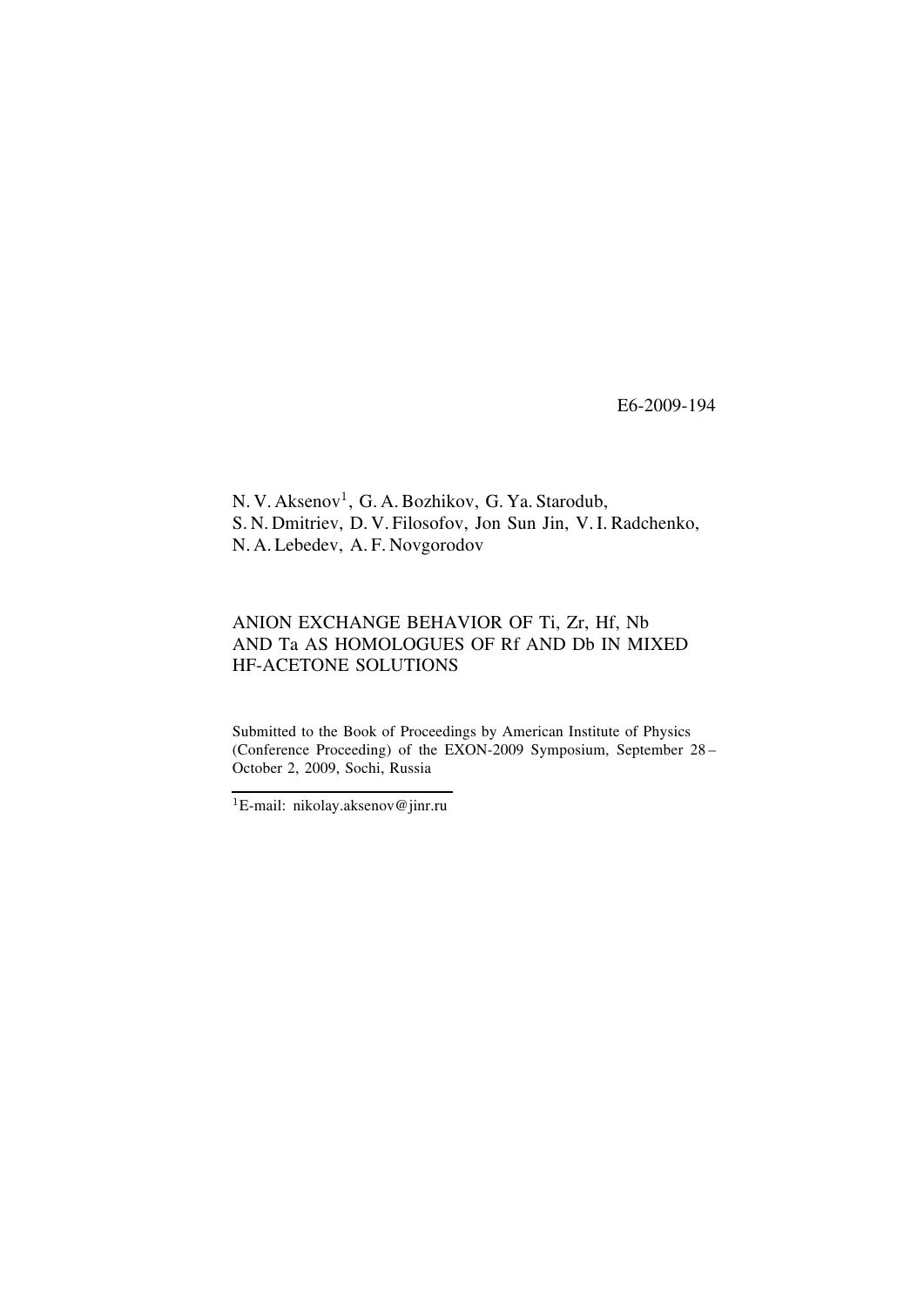Аксено Н.В. и др. Е6-2009-194

Анионообменное поведение Ti, Zr, Hf, Nb и Та как гомологов Rf и Db в смешанных растворах HF-ацетон

Исследована сорбция Ti, Zr, Hf, Nb и Та как гомологов Rf и Db анионитом AG 1 из смешанных водно-органических растворов HF-ацетон в зависимости от концентрации кислоты и ацетона. Обнаружено, что на анионообменное поведение сильно влияет концентрация ацетона. Коэффициенты распределения Ti, Zr, Hf и Nb на анионите увеличиваются с увеличением концентрации ацетона в растворах НF, а Та — уменьшаются. Анализ анионообменного равновесия показал, что с увеличением концентрации НF предпочтительнее сорбируются анионные фторидные комплексы элементов 4-й группы с зарядом  $-3$ , Та  $-2$ . Для Nb заряд -2 увеличивается с увеличением концентрации ацетона до -5. Найдены оптимальные условия для разделения исследованных элементов методом анионообменной хроматографии. В условиях эксперимента элементы 4-й группы предположительно образуют комплексы  $M\mathbf{F}_{7}^{3-}$  ( $M = \text{Ti}, Zr, Hf$ ), сорбция которых уменьшается в ряду Ti > Hf > Zr в обратной последовательности устойчивости комплексов. Это показывает, что особый интерес будет представлять изучение ионообменного поведения Rf в сравнении с Ti. Обсуждаются преимущества изучения химических свойств Rf и Db в водно-органических растворах HF.

Работа выполнена в Лаборатории ядерных реакций им. Г. Н. Флерова ОИЯИ и Лаборатории ядерных проблем им. В. П. Джелепова ОИЯИ.

Препринт Объединенного института ядерных исследований. Дубна, 2009

Aksenov N.V. et al. E6-2009-194

Anion Exchange Behavior of Ti, Zr, Hf, Nb and Ta as Homologues of Rf and Db in Mixed HF-Acetone Solutions

We studied in detail the sorption behavior of Ti, Zr, Hf, Nb and Ta on AG 1 anion exchange resin in HF-acetone mixed solutions as a function of organic cosolvent and acid concentrations. Anion exchange behavior was found to be strongly acetone concentration dependent. The distribution coefficients of Ti, Zr, Hf and Nb increased and those of Та decreased with increasing content of acetone in HF solutions. With increasing HF concentration, anion exchange equilibrium analysis indicated the formation of fluoride complexes of group-4 elements with charge  $-3$  and Ta with charge  $-2$ . For Nb the slope of  $-2$  increased up to -5. Optimal conditions for separation of the elements using AIX chromatography were found. Group-4 elements formed  $M F_{7}^{3-}$  ( $M = Ti$ , Zr, Hf) complexes whose sorption decreased  $Ti > Hf > Zr$  in reverse order of complex stability. This fact is of particular interest for studying ion exchange behavior of Rf compared to Ti. The advantages of studying chemical properties of Rf and Db in aqueous HF solutions mixed with organic solvents are briefly discussed.

The investigation has been performed at the Flerov Laboratory of Nuclear Reactions, JINR, and Dzhelepov Laboratory of Nuclear Problems, JINR.

Preprint of the Joint Institute for Nuclear Research. Dubna, 2009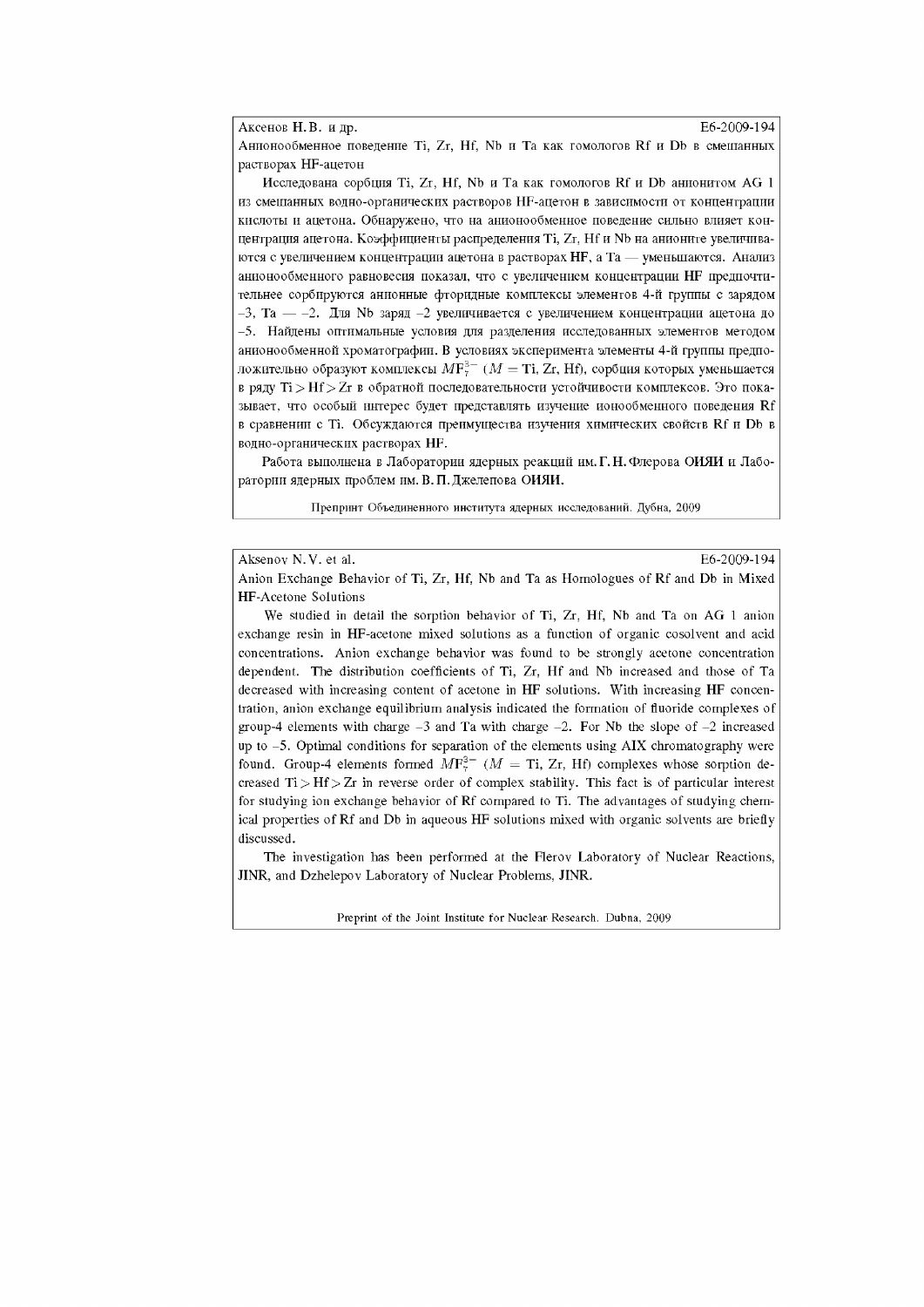### **INTRODUCTION**

Chemical identification of radionuclides in the decay chains of the recently discovered transactinide elements may serve as a method for confirming the discovery [1]. The longer half-lives of radionuclides of transactinides discovered in the An  $+$ <sup>48</sup>Ca reactions make possible the application of radiochemical techniques for their chemical characterization in solutions [2]. In previous experiments, an ion exchange method combined with Db fluoride complexation was used  $[3, 4]$ . It is well known that ion exchange in water-miscible organic solvents exhibits more effective separation of metal ions [5]. To optimize conditions for isolation and study of chemical properties of Rf and Db, we investigated anion exchange behavior of their lighter homologues in groups 4 and 5 respectively, from HF-acetone mixed solutions. In addition, the influence of organic cosolvent on fluoride complexation and behavior in concentrated HF solutions of these elements were also examined. The sorption behavior of Ti, Zr, Hf, Nb and Ta on AG 1 anion exchanger in aqueous-organic solutions of HF as a function of organic cosolvent and acid concentrations was studied in detail.

#### **EXPERIMENTAL METHODS**

All the chemical reagents used were of analytical grade. The concentration of the initial HF solution was checked by titration with freshly prepared standard KOH solutions. Anion exchange resin AG 1X8 (Cl<sup>−</sup> form, 200–400 mesh) was purchased from Fluka Chemika. Prior to use, the resin was washed with distilled water and then converted to F<sup>−</sup> form by washing with 2 M HF. After that the resin was air-dried in an oven at 60◦C for 24 hours and samples of 100 mg each were weighed. HF-acetone mixed solutions were prepared by weighing required quantity of acetone to HF solutions and bringing to final volume with distilled water. The volume of the samples was  $1 \text{ cm}^3$  of mixed solution.

We used radionuclides  $^{44}$ Ti,  $^{88}Zr$ ,  $^{181}$ Hf,  $^{92}$ Nb and  $^{182}$ Ta which were produced at JINR facilities. <sup>182</sup>Ta and <sup>181</sup>Hf were obtained from neutron-irradiated metallic forms of  $^{181}$ Ta and  $^{180}$ Hf (IBR-2 FLNP). Irradiated targets of  $^{181}$ Ta and  $180$ Hf were dissolved in mixed conc. HF-0.5 M HNO<sub>3</sub> and conc. HF solution, respectively.  $88Zr$  and  $92Nb$  prepared by irradiation of Sr and Y (natural isotope abundance) with  $\alpha$  particles (initial energy 35 MeV, He<sup>+</sup> beam current  $\sim$  10  $\mu$ A,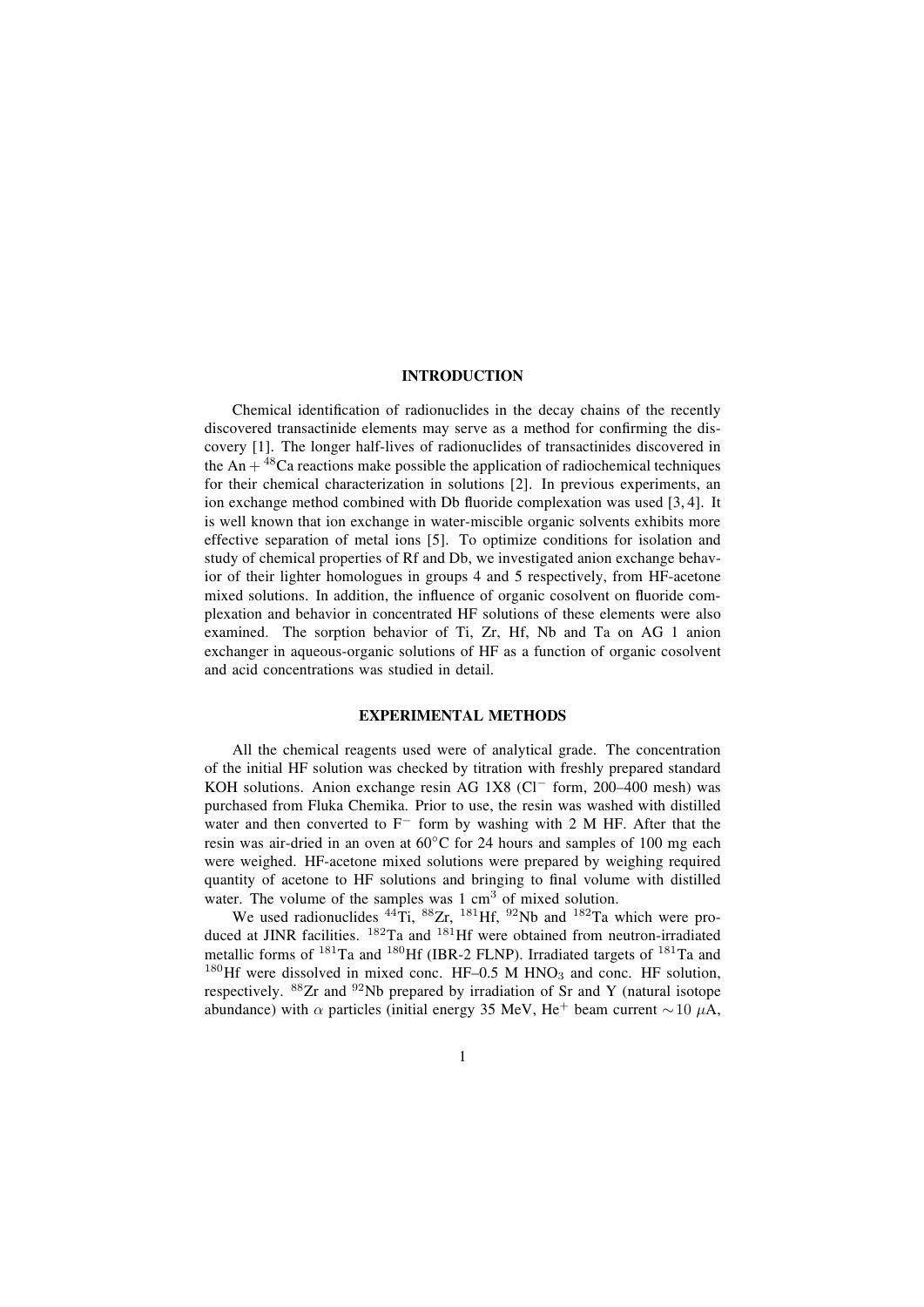exposure time 4 hours) on U-200 accelerator (FLNR). Production and radiochemical purification of  ${}^{88}Zr$  were performed as described in [6] and for  ${}^{92}Nb$  by analogy with [7].

 $44$ Ti was produced in spallation reactions of Cu. Irradiated metallic copper (660 MeV protons at the phasotron (DLNP)) was dissolved in conc.  $HNO<sub>3</sub>$ . 3 mg Fe in the form of a  $Fe(NO<sub>3</sub>)<sub>3</sub>$  solution was added and the hydroxide precipitated with concentrated ammonia solution. Under these conditions <sup>44</sup>Ti coprecipitates and Cu and most of nuclear reactions products (Co, Ni, Zn) remain in solution. For separation of <sup>44</sup>Ti from Fe and radionuclides of Mn, Cr, V, Sc cation exchange chromatography in HCl solutions was used. The 1 ml stock solution, containing no carrier added <sup>44</sup>Ti, <sup>88</sup>Zr, <sup>92</sup>Nb and 10 µg·ml<sup>-1 180</sup>Hf and <sup>181</sup>Ta each, was prepared with a 20 M HF.

A series of batch experiments were performed at room temperature in order to determine distribution ratio of Ti, Zr, Hf, Nb and Ta between mixed HF-acetone solutions and AG 1 anion exchanger. In all experiments the solid to solution ratio was 10 cm<sup>3</sup> · g<sup>-1</sup>. Prepared solutions and resin were added into Eppendorf tubes and samples were left for 2 days in order to reach equilibrium. After that the samples were centrifuged for 10 minutes and aliquots from supernatant were taken. Amounts of element adsorbed onto resin were determined from the difference between radioactivity in solution before and after the equilibration time. Gamma-spectrometric determination of radionuclides was performed using a Ge detector from Ortec having energy resolution of 1.5 keV for the <sup>60</sup>Co  $\gamma$ -quantum energy at 1.33 MeV and coupled to a multichannel analyzer from Ortec.

Values of the distribution coefficient ( $K_d$ , ml · g<sup>-1</sup>) of Ti, Zr, Hf, Nb and Ta in AG  $1$  — HF-acetone mixed solutions system were published in [8].

#### **RESULTS AND DISCUSSION**

The obtained results let us make some conclusions about complexation and mechanism of sorption of group-4 and 5 elements in HF-acetone mixed solutions. The influence of acetone on sorption behavior of studied elements can be seen in Fig. 1.

Such behavior can be explained by two competing processes. It is known that in the concentrated HF solution formation of  $HF_2^-$  is predominant [9]. Thus, ion exchange equilibrium of fluoride complexes could be represented by the following chemical reactions:

$$
R_n M F_{4+n} + n H F_2^- \Leftrightarrow n R H F_2 + M F_{4+n}^{n-} \quad (M = Ti, Zr, Hf), \tag{1}
$$

$$
R_n M F_{5+n} + n H F_2^- \Leftrightarrow n R H F_2 + M F_{5+n}^{n-} \quad (M = Nb, Ta), \tag{2}
$$

where  $R$  is fixed ion group of the resin. In the presence of acetone, dissociation of HF decreases as the concentration of acetone increases because the dielectric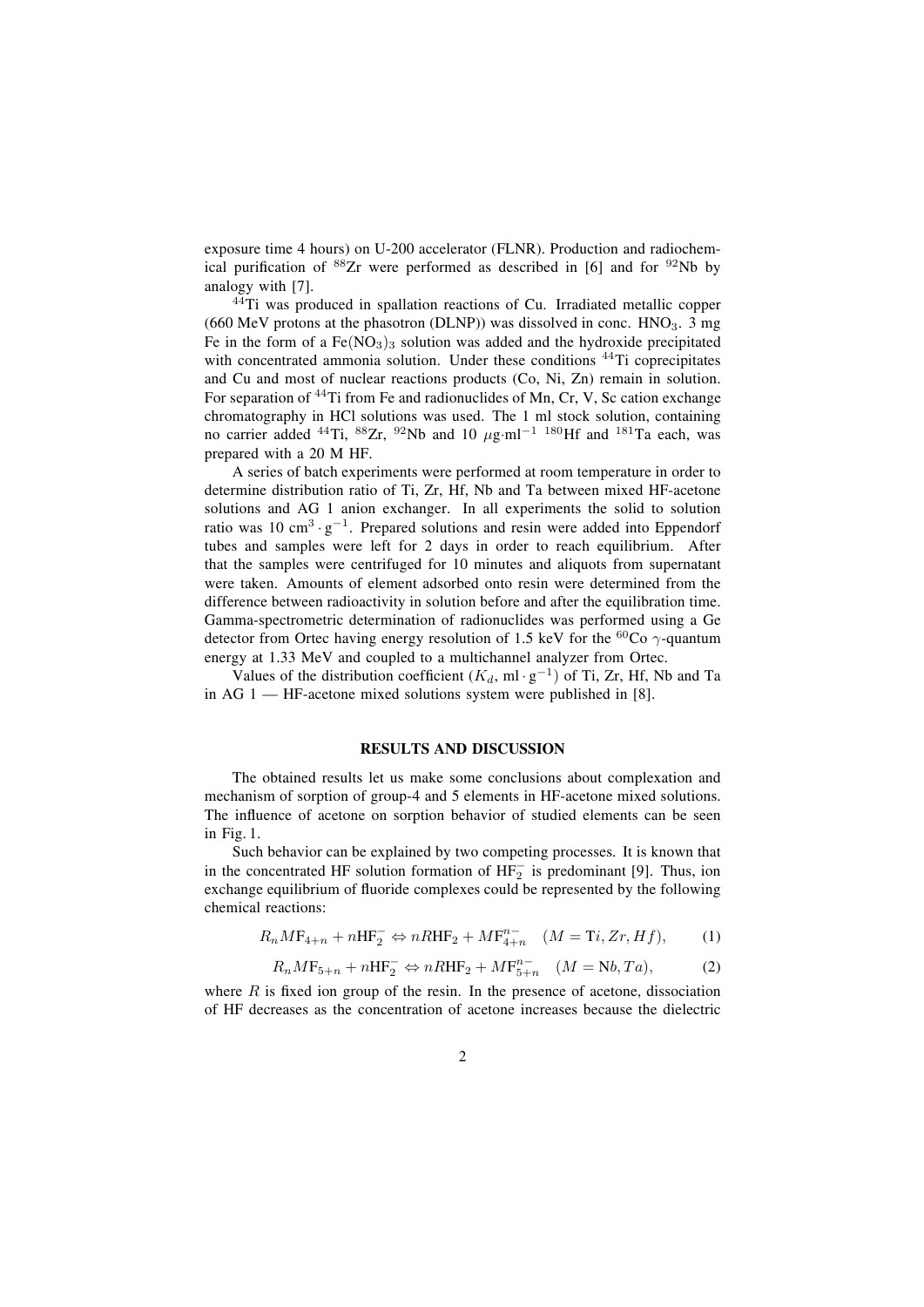

Fig. 1.  $K_d$  values of Ti, Zr, Hf, Nb and Ta as a function of acetone concentration for 6 M HF (AG  $1X8, F^-$ )

constant of acetone is higher than that of water. As a result, the concentration of counter ion  $HF_2^-$  decreases and sorption of fluoride complexes of Ti, Zr, Hf and Nb increases (Fig. 1). At acetone concentrations higher than 8 M for Nb, Ti and 10 M for Zr, formation of less negatively charged and neutral complexes takes place and sorption decreases. Influence of acetone on adsorption of Ta appears to be in the opposite direction. Effect of acetone on Ta uptake by AG 1 was found to be negligible within the interval  $0-1$  M. Further increasing of acetone concentration leads to a decrease in retention.

Effect of increasing HF concentration in mixed HF-acetone solution on the distribution of fluoride complexes was examined and results are presented in Fig. 2. Maximum  $K_d$  values of all the studied elements were found at HF concentration range between  $0.1$  and  $1$  M, indicating formation of strong fluoride complexes with F<sup>−</sup> ions. Further increase of HF (> 2 M) concentration results in formation of the  $HF_2^-$  counter ion and shift of ion exchange equilibrium (Eqs. (1) and (2)). Consequently the sorption of Ti, Zr, Hf, Nb and Ta decreases at higher concentrations of HF due to displacement of anion complexes with the  $HF_2^-$  ion (Fig. 2).

According to anion exchange equilibrium (Eqs. (1) and (2)),  $K_d$  can be represented as follows:

$$
\log K_d = \log D - n \log \frac{\text{[HF}_2^-]}{\text{[RHF}_2]},\tag{3}
$$

where  $D$  is the selectivity coefficient of exchanging anions,  $n$  is the number of charges of anionic complexes  $MF_{4+n}^{n-}$  or  $MF_{5+n}^{n-}$ . Results of calculation of n are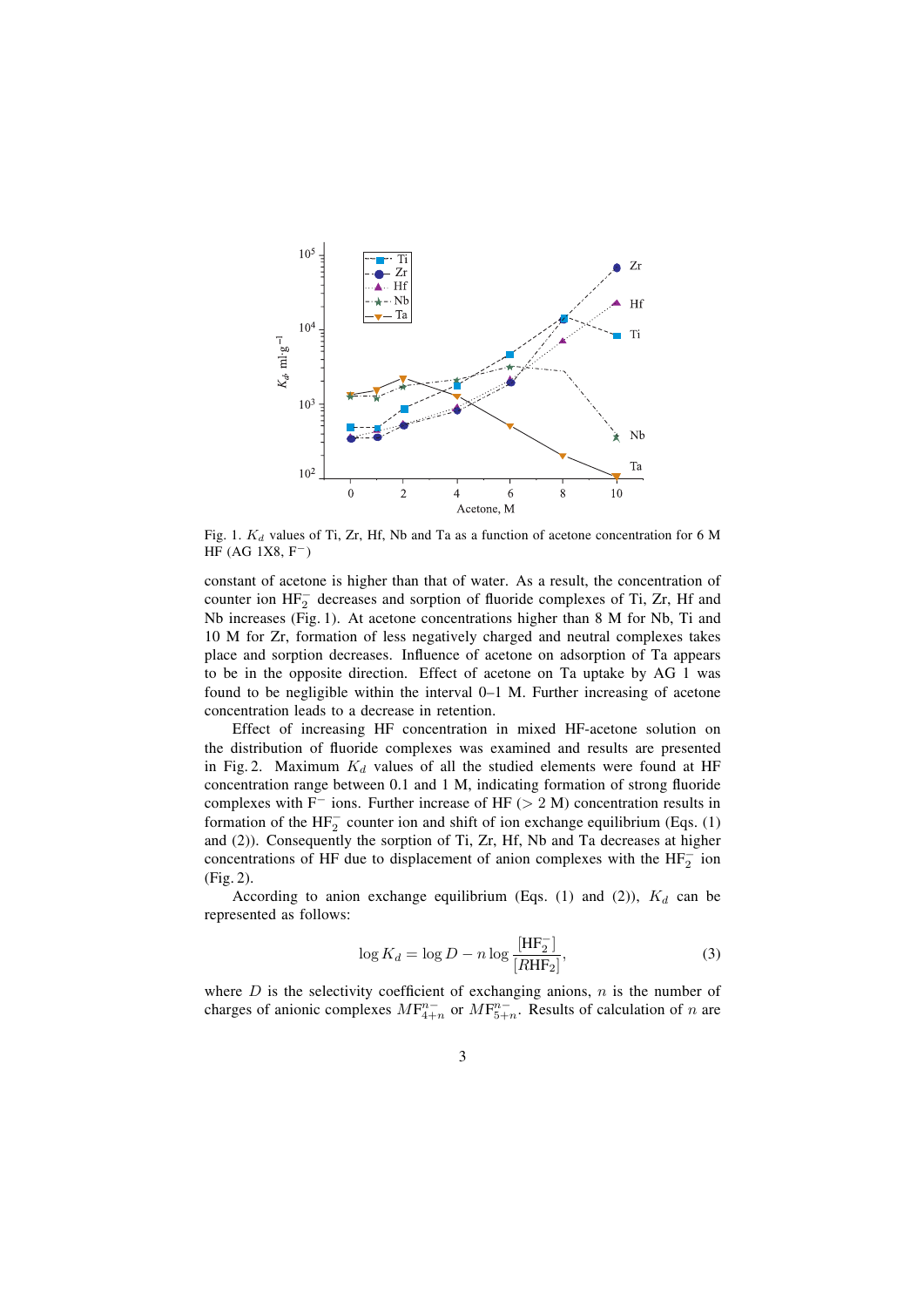

Fig. 2.  $K_d$  values of Ti, Zr, Hf, Nb and Ta as a function of HF concentration for 6 M acetone (AG 1X8, F−)

presented in Table 1. Since we do not know concentration of  $HF_2^-$  ions in acetonecontaining solutions, values of  $n$  were calculated according to concentration of HF. Nevertheless, it can be seen that the values of *n* calculated from HF and  $HF_2^$ in the absence of acetone are nearly equal. The values of  $n$  for Ti, Zr and Hf are approximately 3, while the values of  $n$  for Nb and Ta are approximately 2. It should be noted that with increasing acetone concentration the values of  $n$  for Ti, Zr, Hf and Ta increase a little and for Nb the value increases up to 5.

At low pH and in the presence of HF, group-4 elements are known to form anionic complexes  $MF_5^-, MF_6^{2-}, MF_7^{3-}$  ( $M = Zr$ , Hf) [5, 10]. Therefore, it can be concluded that under the present experimental conditions Ti, Zr and Hf exist in the form of  $MF_7^{3-}$  complexes. However, literature data indicates that in the presence of F<sup>-</sup> ions the dominant species in the solution is  $MF_6^{2-}$  [10, 11]. We can assume

**Table 1. Charges of anionic complexes of Ti, Zr, Hf, Nb and Ta in HF-acetone mixed solutions. Calculated from Eq. (3)**

| Acetone, M |          | Ti  | Zr  | Hf  | Nb  | Ta  |
|------------|----------|-----|-----|-----|-----|-----|
|            | $HF_2^-$ | 2.9 | 3.1 | 3.1 | 2   | 2   |
| 0          | ΗF       | 3.1 | 3.2 | 3.1 | 2.1 | 2.1 |
|            | ΗF       | 3.1 | 3.1 | 3.1 | 2.2 | 2.1 |
| 2          | ΗF       | 3.2 | 3.1 | 3.2 | 2.3 | 2.2 |
|            | ΗF       | 3.3 | 3.3 | 3.3 | 3   | 2.2 |
| 6          | ΗF       | 3.3 | 3.4 | 3.3 | 3.7 | 2.1 |
| 8          | ΗF       |     |     |     | 5.1 | 2.4 |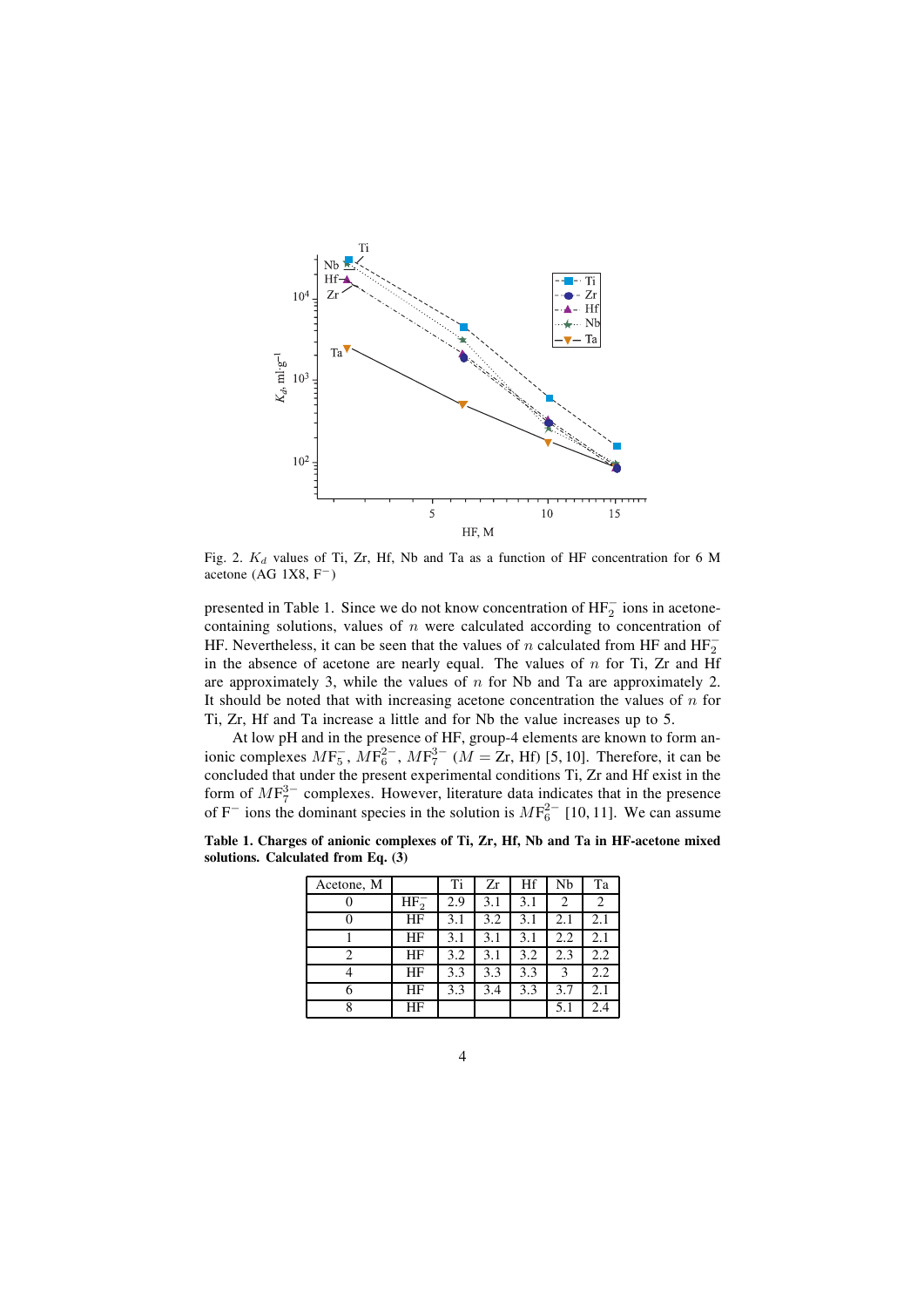| HF, M | Acetone, M |     |     |     |     |       |                 |                |             |  |
|-------|------------|-----|-----|-----|-----|-------|-----------------|----------------|-------------|--|
|       | 0          |     | 2   | 4   | 6   | 8     | 10              | 12             | 13          |  |
| 0.5   |            |     |     |     |     |       |                 | 14<br>$\rm{>}$ | 24<br>$\gt$ |  |
|       |            |     |     |     |     | > 6.5 | >28             | 51<br>$\geq$   | 3.2         |  |
| 3     | 1.5        | 2   | 1.5 | 3.8 | 11  | 17    | 450<br>$\rm{>}$ | 4.1            |             |  |
| 6     | 0.9        | 0.8 | 0.8 | 1.6 | 6.1 | 13    | 3.3             |                |             |  |
| 10    | 0.6        | 0.6 | 0.6 | 0.9 | 1.5 | 1.3   |                 |                |             |  |
| 15    | 0.6        | 0.8 | 0.9 | 1.1 | 1.1 |       |                 |                |             |  |
| 20    | 1.4        | 1.4 | 1.4 |     |     |       |                 |                |             |  |
| 25    | 1.5        | 1.3 |     |     |     |       |                 |                |             |  |

**Table 2. Separation factors for the separation of Nb and Ta by anion exchange on the AG 1 in mixed HF-acetone solutions**

that at high HF concentration  $MF_7^{3-}$  complexes become dominant species which preferentially adsorb on anion exchange resin and take part in sorption–desorption processes. Sorption of group-4 elements decreases  $Ti > Hf > Zr$  in reverse order of complex stability. This is in agreement with the previously reported data [6, 12] where, by using CIX chromatography and  $HCl$ – $HF$  mixed solutions, group-4 elements were separated and eluted in the order  $Zr > Hf > Ti > Th$  according to fluoride complex stability constants. While in the absence of acetone, sorption of Ti, Zr and Hf was found to be equal, in the presence of acetone the selectivity and order of sorption on the resin changed dramatically (Fig. 1).

Retention of Nb and Ta in the presence of acetone is more complex. In the presence of fluoride the group-5 elements speciation is dominated by complexes NbF<sup> $-$ </sup><sub>6</sub>, NbOF<sup>2 $-$ </sup>, TaF<sup> $-$ </sup><sub>6</sub>, TaF<sup>2 $-$ </sup> existing at different concentration of F<sup>-</sup> [13]. As shown in Fig. 1 and Table 1, in the absence of acetone Nb and Ta exist in the form of NbOF<sup>2 $-$ </sup> and TaF<sup>2 $-$ </sup>, and their sorption decreases in the order of Nb > Ta. At acetone concentration higher than 2 M, anion exchange behavior of Ta becomes different from Nb, indicating formation of not adsorbed complexes. At the same time, the mean number of charges of Nb anionic complexes increases.

The data presented here are of great practical interest since conditions could be found for separation of all the studied elements. Table 2 shows separation factors for Nb and Ta over the range of HF and acetone concentrations studied. Optimal conditions for separation of group-4 elements from each other is 6 M HF  $-10$  M acetone and from group-5 elements is 15–25 M HF  $-1-4$  M acetone.

## **CONCLUSIONS**

The results indicated that in concentrated  $(> 3 \text{ M})$  HF solutions containing acetone, group-4 elements formed complexes  $MF_7^{3-}$  ( $M =$  Ti, Zr, Hf) whose stability decreased in reverse order of sorption  $Zr > Hf > T$ . This fact is of particular interest for studying ion exchange behavior of Rf compared to Ti.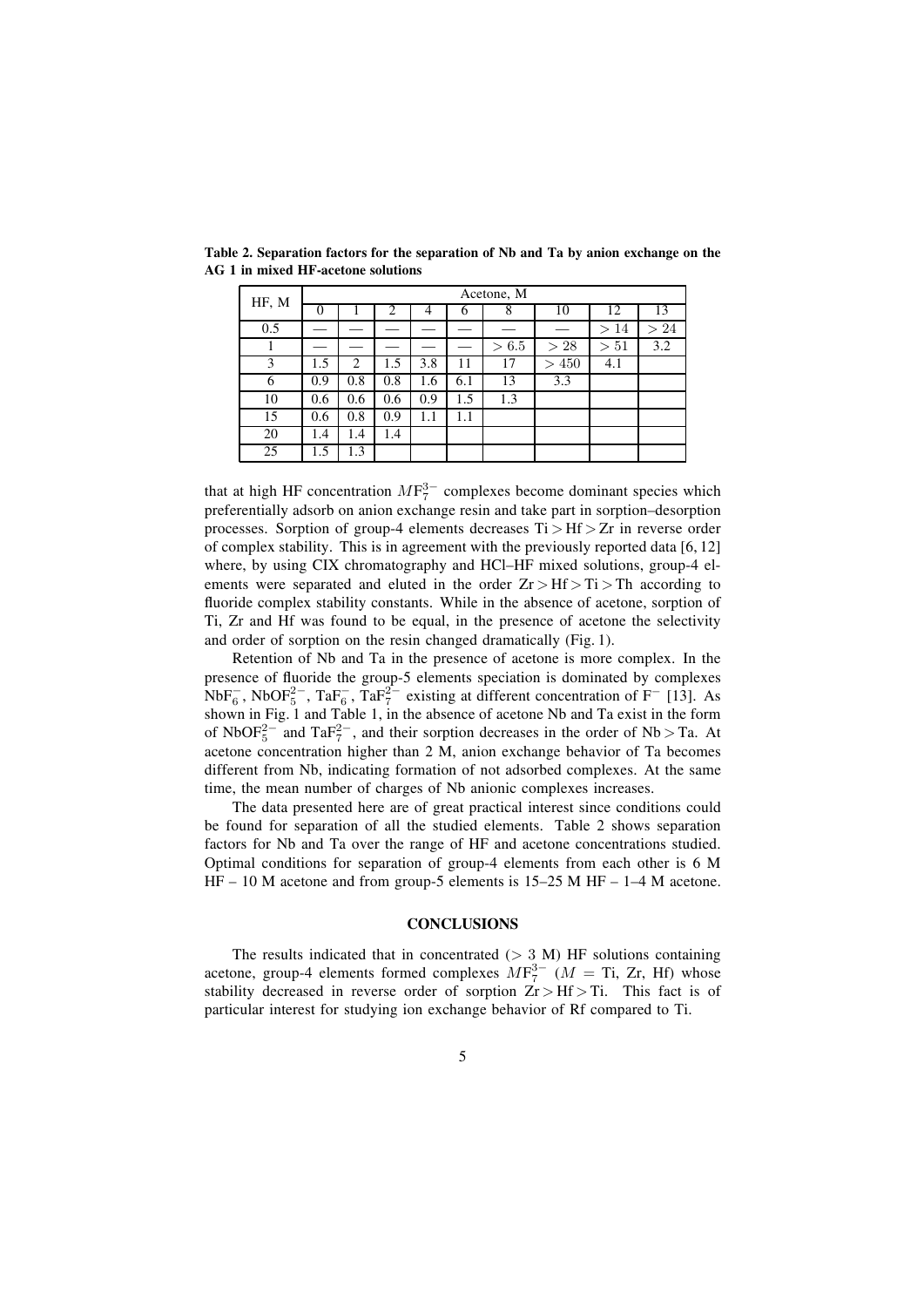Under the same conditions, group-5 elements predominately formed complexes NbOF<sup>2-</sup> and TaF<sup>2-</sup> with anion exchange behavior considerably different in the presence of acetone. We found optimal conditions for separation of the elements using AIX chromatography.

Selectivity of sorption of all the studied elements in mixed solutions was found to be strongly acetone concentration dependent. This fact can be used for studying the influence of relativistic effects on complex formation of Rf and Db. Using mixed solutions with high concentration of acetone will decrease time for spectrometric samples preparation by evaporation of eluate in experiments with Rf and Db.

**Acknowledgments.** This work was supported by the RFBR (grants No. 07- 03-00430-a and 09-03-12029-of  $\mu$  and by a grant of the Plenipotentiary of the Czech Republic to JINR.

#### **REFERENCES**

- 1. *Dmitriev S. N., Oganessyan Yu. Ts., Utyonkov V. K., Shishkin S. V., Yeremin A. V., Lobanov Yu. V., Tsyganov Yu. S., Chepygin V. I., Sokol E. A., Vostokin G. K., Aksenov N. V., Hussonnois M., Itkis M. G., Gaggeler H. W., Schumann D., Bruchertseifer H., Eichler R., Shaughnessy D. A., Wilk P. A., Kenneally J. M., Stoyer M. A., Wild J. F.* Chemical identification of dubnium as a decay product of element 115 produced in the reaction  ${}^{48}Ca + {}^{243}Am$  // Mendeleev Communications, 1, 1 (2005).
- 2. *Oganessian Yu. Ts.* Heaviest nuclei from <sup>48</sup>Ca-induced reactions // J. Phys. G.: Nucl. Part. Phys. 34, R165 (2007).
- 3. *Schumann D., Bruchertseifer H., Eichler R., Eichler B., Gaggeler H. W., Dmitriev S. N., Oganessian Yu. Ts., Utyonkov V. K., Shishkin S. V., Yeremin A. V., Lobanov Yu. V., Tsyganov Yu. S., Chepygin V. I., Sokol E. A., Vostokin G. K., Aksenov N. V., Hussonnois M., Itkis M.G. // Chemical procedure applied for the identification of Rf/Db* produced in the  ${}^{48}Ca + {}^{243}Am$  reaction // Radiochim. Acta 93, 727, (2005).
- 4. *Stoyer N. J., Landrum J. H. et al.* // Nucl. Phys. A 787, 388 (2007).
- 5. *Korkisch, J.* Handbook of ion exchange resins: Their application to inorganic analytical chemistry. CRC Press, Boca Raton, FL (1989).
- 6. *Aksenov N. V., Bruchertseifer H., Bozhikov G. A., Tereshatov E. E., Vostokin G. K., Starodub G. Ya., Shishkin S. V., Gaggeler H. W., Dmitriev S. N.* Ion-exchange separation of Zr and Hf microamounts in dilute HCl/HF solutions: A model system for chemical identification of Rf and study of its properties // Radiochemistry 50, 4, 381 (2008).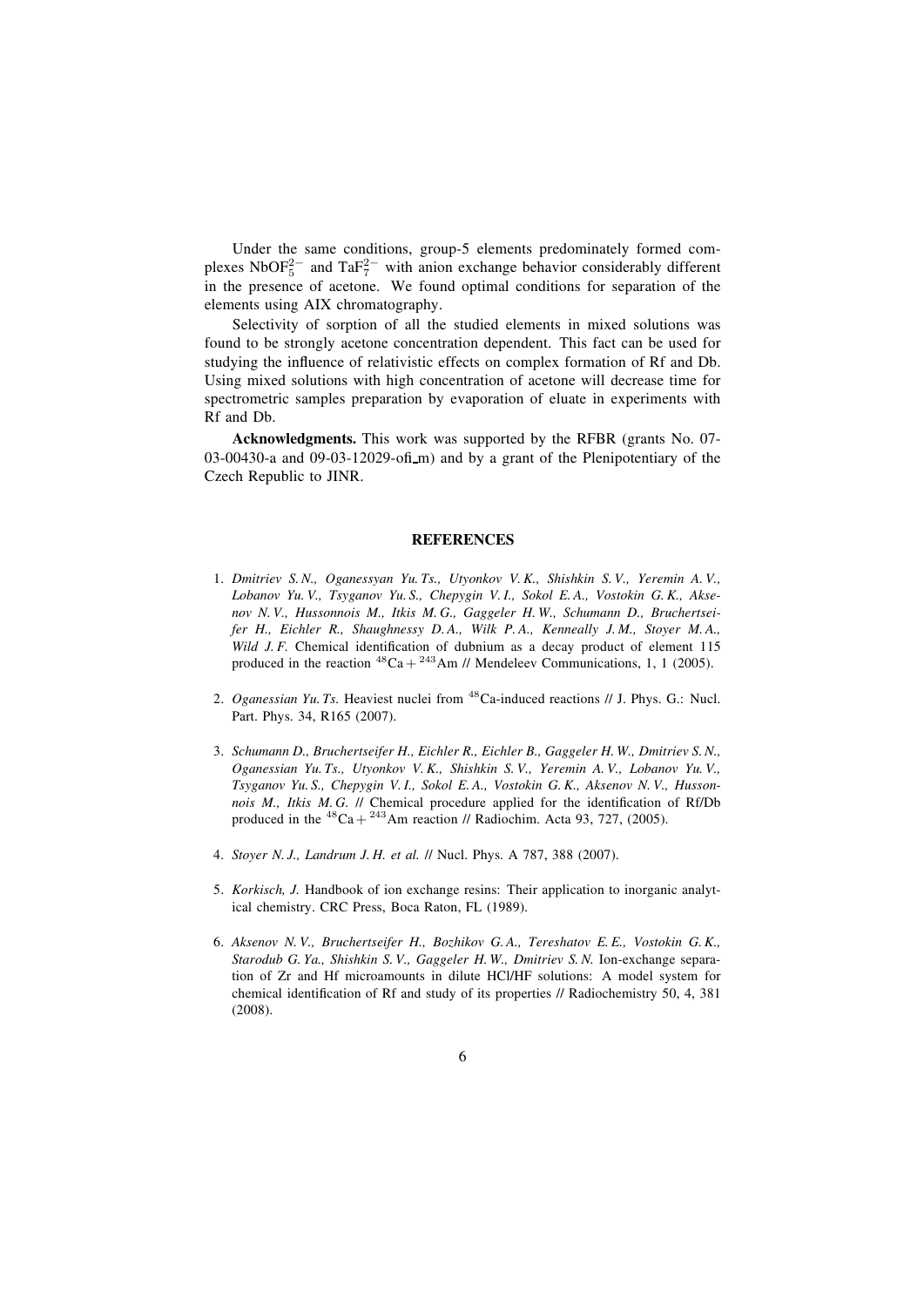- 7. *Schumann D., Novgorodov A. F., Misiak R., Wunderlich G.* Model studies for the separation and identification of element 107 (Bohrium, Bh): Ion exchange and precipitation experiments with Tc, Re, Nb and Ta nuclides from HNO3/HF containing aqueous sution // Radiochim. Acta 87, 7 (1999).
- 8. *Filosofov D. V., Aksenov N. V., Jon Sun Jin, Bozhikov G. A., Radchenko V. I., Starodub G. Ya., Lebedev N. A., Novgorodov A. F., Dmitriev S. N.* Ion exchange behaviour of Ti, Zr, Hf, Nb and Ta as homologues of Rf and Db in mixed HF-acetone solutions. JINR Commun. P12-2008-204. Dubna, 2008. 14 p.
- 9. *Butler J. N.* Ionic equilibrium. Reading, Massachusets, 1964.
- 10. *Godneva M. M., Motov D. L.* Khimiya ftoristykh soedineniy zirkoniya i gafniya. Leningrad: Nauka, 1971.
- 11. *Ignatieva L. N.* // Zh. Neorgan. Khim. 39, 1720 (1994).
- 12. *Aksenov N. V.* Ionoobmennoe razdelenie Ti, Zr, Hf i Th v smeshannih rastvorah HCl/HF: modelnie eksperimenti po identifikacii sinteza i izucheniu svoistv Rf // Abstr. of the XV International Conference in Fundamental Sciences "Lomonosov-2008", Chemistry, Moscow State University, 2008, P. 543.
- 13. *Agulyansky A.* Chemistry of tantalum and niobium compounds. Elsevier (2004).

Received on December 16, 2009.